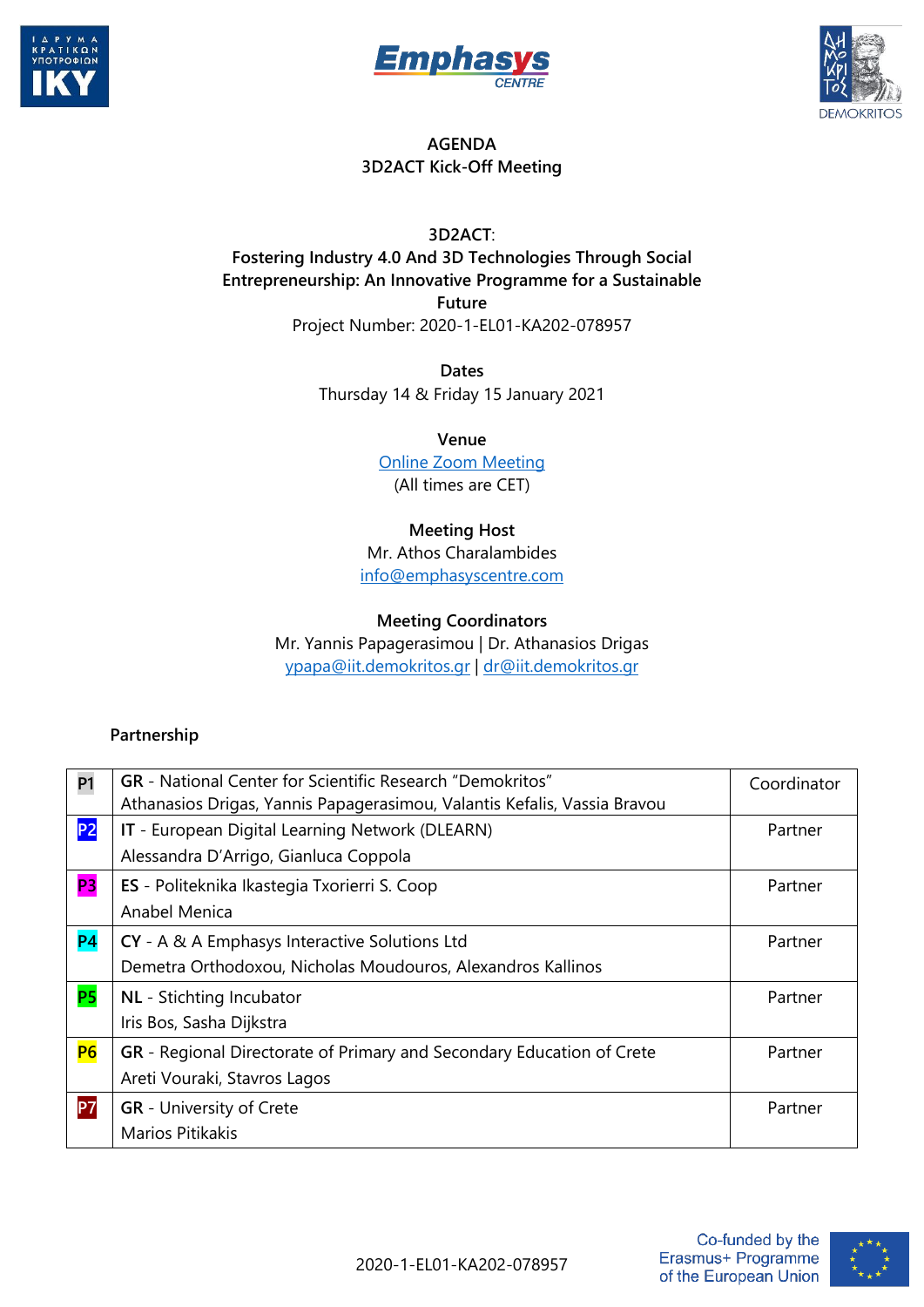





| Thursday 14 January 2021 |                                                                                                                                                           |                                         |  |
|--------------------------|-----------------------------------------------------------------------------------------------------------------------------------------------------------|-----------------------------------------|--|
|                          |                                                                                                                                                           |                                         |  |
| 09:00                    | <b>WELCOME!</b>                                                                                                                                           | P <sub>1</sub>                          |  |
| 09:10                    | Partners Organizations Presentations (10 minutes each)                                                                                                    | P1, <mark>P2, P3, P4, P5, P6, P7</mark> |  |
| 10:20                    | 3D2ACT Project Overview - Gantt Chart                                                                                                                     | <b>P4 P1</b>                            |  |
| 11:00                    | <b>Intellectual Outputs - Presentations - Analysis - Discussion</b>                                                                                       |                                         |  |
| 11:00                    | <b>IO1</b> - European Monitoring Report: Peer Review and E-Mapping<br>of Digitalization, Industry 4.0 and 3D Technologies at the<br>National and EU Level | <b>P2 P4</b>                            |  |
| 11:45                    | <b>COFFEE BREAK</b>                                                                                                                                       |                                         |  |
|                          |                                                                                                                                                           |                                         |  |
| 12:00                    | IO2 - Dual 3D2ACT Educational Pack: Introducing 3D<br>Technologies in Teaching and Learning for a Sustainable Future                                      | P <sub>4</sub>                          |  |
| 12:30                    | IO3 - Dual Social Entrepreneurial Pack: The Augmented Reality<br>Game for Setting Up a Social Business Supported by Teaching<br>Material                  | P7                                      |  |
| 13:00                    | IO4 - Cloud-Based Platform and Mobile App: E-Learning, E-<br>Assessment, E-Community and E-DIGITAL@SOCIAL<br><b>Entrepreneurs Network</b>                 | <b>P1</b>                               |  |
| 13:30                    | <b>LUNCH BREAK</b>                                                                                                                                        |                                         |  |
|                          |                                                                                                                                                           |                                         |  |
| 14:30                    | IO5 - DIGITAL@SOCIAL Tool Kit For Setting Up the Hubs: A<br>Policy Recommendation as Part of the EU VET Week 2022                                         | <b>P6</b>                               |  |
| 14:50                    |                                                                                                                                                           |                                         |  |
|                          | Planning - Schedule for Next Steps, Deadlines for IO1-IO5                                                                                                 | P1, <mark>P2, P3, P4, P5, P6,</mark> P7 |  |
| 15:20                    | Management Plan (Partner Agreements, Reporting,<br>Communication, Finances)                                                                               | <b>P1</b>                               |  |
|                          |                                                                                                                                                           |                                         |  |
| 16:00                    | <b>Quality Plan</b>                                                                                                                                       | <b>P1</b>                               |  |
| 16:30                    | Open Issues - Discussion                                                                                                                                  | P1, <mark>P2, P3, P4, P5, P6,</mark> P7 |  |
| 17:00                    | <b>END OF DAY 1</b>                                                                                                                                       |                                         |  |